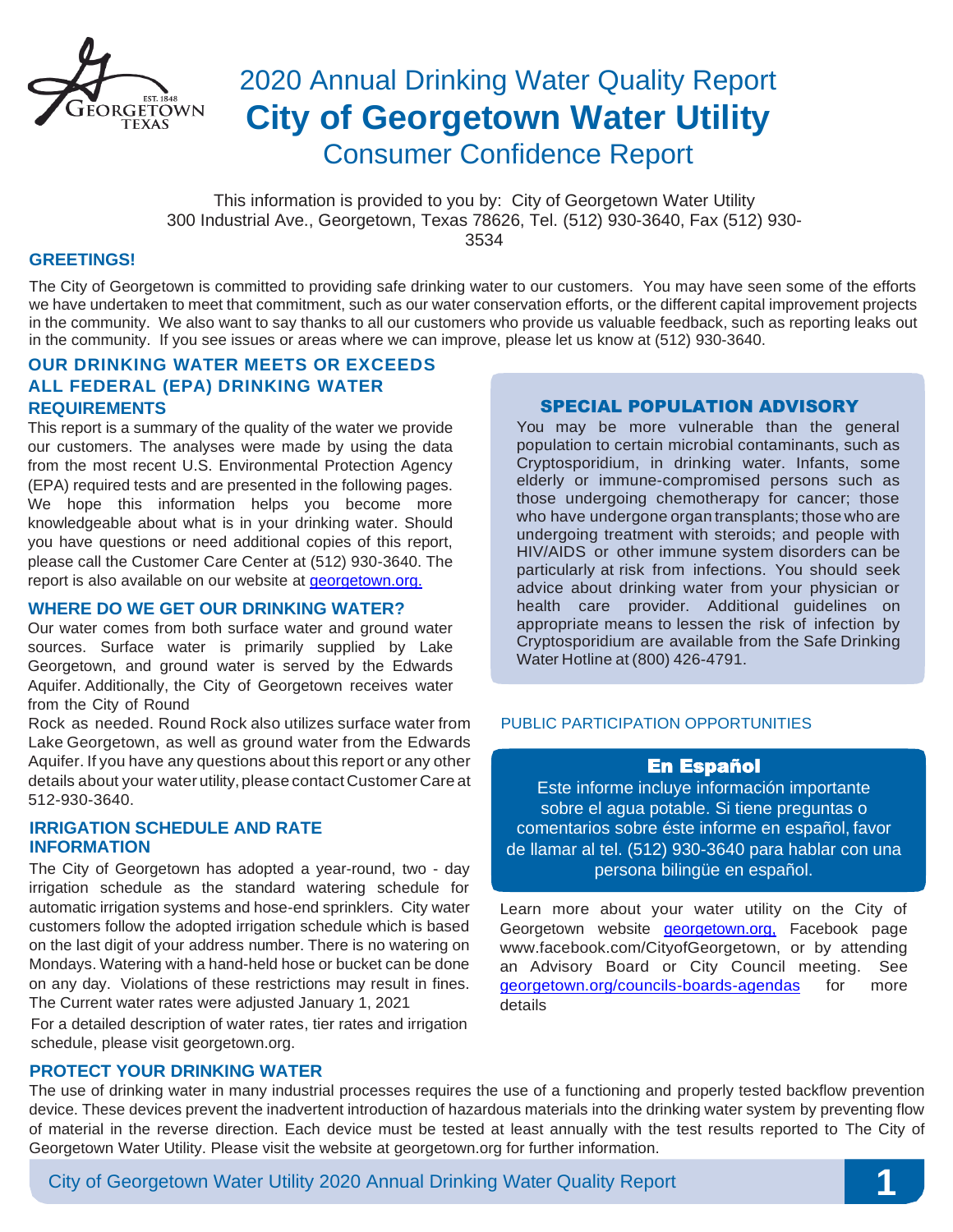If present, elevated levels of lead can cause serious health problems, especially for pregnant women and young children. Lead in drinking water is primarily from materials and components associated with service lines and home plumbing. The City of Georgetown Water Utility is responsible for providing high quality drinking water but cannot control the variety of materials used in plumbing components. When your water has been sitting for several hours, you can minimize the potential lead exposure by flushing your tap for 30 seconds to two minutes before using water for drinking or cooking. If you are concerned about lead in your water, you may wish to have your water tested. Information on lead in drinking water, testing methods and steps you can take to minimize exposure is available from the Safe Drinking Water Hotline at (800) 426-4791 or at <http://www.epa.gov/safewater/lead>

### **ALL DRINKING WATER MAY CONTAIN CONTAMINANTS**

The TCEQ completed an assessment of your source water and results indicate that some of your sources are susceptible to certain contaminants. The sampling requirements for your water system are based on this susceptibility and previous sample data. Any detections of these contaminants may be found in this Consumer Confidence Report. For more information on source water assessments and protection efforts at our system, contact Customer Care at 512-930-3640.

The sources of drinking water (both tap water and bottled water) include rivers, lakes, streams, ponds, reservoirs, springs, and wells. As water travels over the surface of the land or through the ground, it dissolves naturally occurring minerals, and in some cases, radioactive material, and can pick up substances resulting from the presence of animals or from human activity. Contaminants that may be present in source water before treatment include microbes, inorganic contaminants, pesticides, herbicides, radioactive contaminants, and organic chemical contaminants.

In order to ensure that tap water is safe to drink, the EPA prescribes regulations that limit certain contaminants in water provided by public water systems. Food and Drug Administration regulations establish limits for contaminants in bottled water that must provide the same protection for public health.

Contaminants may be found in drinking water that may cause taste, color, or odor problems. These types of problems are not necessarily cause for health concerns. For more information on taste, odor, or color of drinking water, please contact the system's business office.

Drinking water, including bottled water, may reasonably be expected to contain at least small amounts of some contaminants. The presence of contaminants does not necessarily indicate that water poses a health risk. More information about contaminants and potential health effects can be obtained by calling the EPA's Safe Drinking Water Hotline at (800) 426-4791.

- Contaminants that may be present in source water before we treat it include:
- Microbial contaminants, such as viruses and bacteria, which may come from sewage treatment plants, septic systems, agricultural livestockoperations,andwildlife.
- Turbidity, which has no health effects, can interfere with disinfection, and provide a medium for microbial growth. Turbidity may indicate the presence of disease-causing organisms.
- Inorganic contaminants, such as salts and metals, can be naturally occurring or result from urban storm water runoff, industrial or domestic wastewater discharges, oil and gas production, mining, and farming.
- Pesticides & herbicides, which may come from a variety of sources such as agriculture, urban storm water runoff and residential use.
- Radioactive contaminants, which are naturally occurring or can be the result of oil and gas production and mining activities.
- Organic chemical contaminants, including synthetic and volatile organic chemicals, which are by-products of industrial processes and petroleum production, and can also come from gas stations, urban storm water runoff, and septic systems.

### **STATE WATER LOSS AUDIT**

In the water loss audit submitted to the Texas Water Development Board during the period of January through December 2020, our system lost an estimated 12.08% of distributed water through main breaks, leaks, theft and other causes. If you have any questions about the water loss audit, please call Customer Care at 512-930-3640.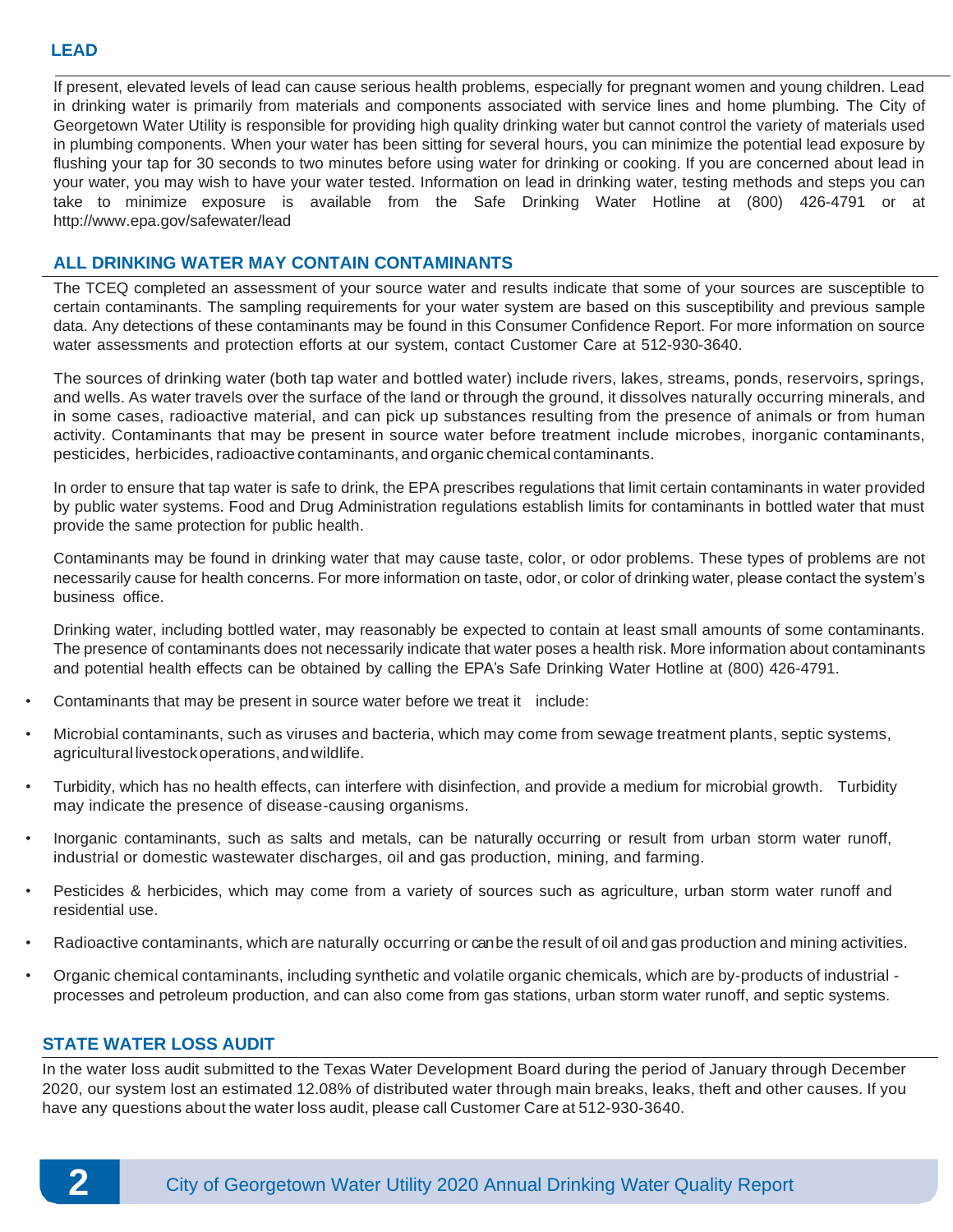### **ABOUT THE FOLLOWING PAGES**

The pages that follow list all the federally regulated or monitored contaminants which have been found in your drinking water. The United States Environmental Protection Agency (EPA) requires water systems to test up to 97 constituents.

#### **WATER QUALITY DATA**

The table in this report lists all the drinking water contaminants we detected during tests conducted from the previous calendar year, unless otherwise noted. The state requires us to monitor for certain contaminants less than once per year because the concentrations of these contaminants are not expected to vary significantly from year to year. Therefore, some of the data, though representative of the water quality, is more than one year old.

#### **DEFINITIONS**

Action Level (AL): The concentration of a contaminant which, if exceeded, triggers treatment or other requirements which a water system must follow.

**Action Level Goal (ALG):** The level of a contaminant in drinking water below which there is no known or expected risk to health. ALGs allow for a margin of safety.

**Maximum Contaminant Level (MCL):** The highest permissible level of a contaminant in drinking water. MCL's are set as close to the MCLG's as feasible using the best available treatment technology.

**Maximum Contaminant Level Goal (MCLG):** The level of a contaminant in drinking water below which there is no known or expected health risk. MCLG's allow for a margin of safety.

**Maximum Residual Disinfectant Level (MRDL):** The highest level of disinfectant allowed in drinking water. There is convincing evidence that addition of a disinfectant is necessary for control of microbial contaminants.

**Maximum Residual Disinfectant Level Goal (MRDLG):** The level of a drinking water disinfectant below which there is no known or expected risk to health. MRDLGs do not reflect the benefits of the use of disinfectants to control microbial contamination.

**Treatment Technique (TT):** A required process intended to reduce the level of a contaminant in drinking water.

#### **ABBREVIATIONS**

| <b>MFL</b> - million fibers per liter (a measure of asbestos)  | <b>ppm</b> - parts per million, or milligrams per liter (mg/l)   |
|----------------------------------------------------------------|------------------------------------------------------------------|
| <b>NTU</b> - Nephelometric Turbidity Units                     | <b>ppt</b> - parts per trillion, or nanograms per liter          |
| N/A - not applicable                                           | <b>ppg</b> - parts per quadrillion, or picograms per liter       |
| <b>ppb</b> - parts per billion, or micrograms per liter (ug/l) | <b>pCi/L</b> - picocuries per liter (a measure of radioactivity) |

## **MICROBIOLOGICAL CONTAMINANTS FOR 2020**

| <b>Constituent</b>          | <b>MCL</b>                                                      |                                                   |                     | Highest % of<br>positive samples |              | <b>Units</b> |                                      | Violation (Y or N) |                                        | <b>Typical Source of Contamination</b> |
|-----------------------------|-----------------------------------------------------------------|---------------------------------------------------|---------------------|----------------------------------|--------------|--------------|--------------------------------------|--------------------|----------------------------------------|----------------------------------------|
| <b>Total Coliform</b>       |                                                                 | Presence in 5% or more of the Monthly<br>Samples. | $< 1\%$<br>presence |                                  | N            |              | Naturally present in the environment |                    |                                        |                                        |
| Fecal Coliform              | Routine repeat sample is coliform positive and<br>one is fecal. |                                                   |                     | 0 positive out of<br>105 samples |              |              | N<br>presence                        |                    |                                        | Human and animal fecal waste           |
| <b>Constituent</b>          | <b>Highest</b><br><b>MCL</b><br><b>Measurement</b>              |                                                   | <b>MCLG</b>         |                                  | <b>Units</b> |              | <b>Violation</b>                     |                    | <b>Typical Source of Contamination</b> |                                        |
| <b>Total Organic Carbon</b> |                                                                 | N/A                                               | 2.91                | N<br><b>PPM</b><br>N/A           |              |              | Naturally present in the environment |                    |                                        |                                        |
| Turbidity (NTU)             |                                                                 | 0.3                                               | 0.18                | N/A                              | <b>PPM</b>   |              | N                                    |                    | Soil runoff                            |                                        |

### **INORGANIC CONTAMINANTS**

| <b>Constituent</b> | <b>MCL</b>     | <b>MCLG</b>    | Average<br>Level | <b>Range of Detec-</b><br>tion | <b>Sample Date</b> | Violation (Y or N) | <b>Typical Source of Contamination</b>                                                                                          |
|--------------------|----------------|----------------|------------------|--------------------------------|--------------------|--------------------|---------------------------------------------------------------------------------------------------------------------------------|
| Barium (ppm)       | $\overline{2}$ | $\overline{2}$ | 0.0446           | 0.0386-0.0511                  | 2020               | N                  | Discharge of drilling waste, metal refineries,<br>erosion of natural deposits                                                   |
| Fluoride (ppm)     | 4              | 4              | 0.2              | $0.2 - 0.2$                    | 2020               | N                  | Erosion of natural deposits; water additive<br>which promotes strong teeth; Discharge from<br>fertilizer and aluminum factories |
| Nitrate (ppm)      | 10             | 10             | 1.722            | $02 - 3.24$                    | 2020               | N                  | Runoff from fertilizer use; Leaching from septic<br>tanks, sewage; Erosion of natural deposits                                  |
| Nickel (ppm)       | $\cdot$ 1      | $\cdot$ 1      | 0.0021           | $.002 - .0021$                 | 2020               | N                  | Erosion of natural deposits                                                                                                     |
| Cyanide (ppb)      | 200            | 200            | 92               | $0 - 140$                      | 2020               | N                  | Discharge from plastic and fertilizer factories:<br>Discharge from steel/metal factories                                        |